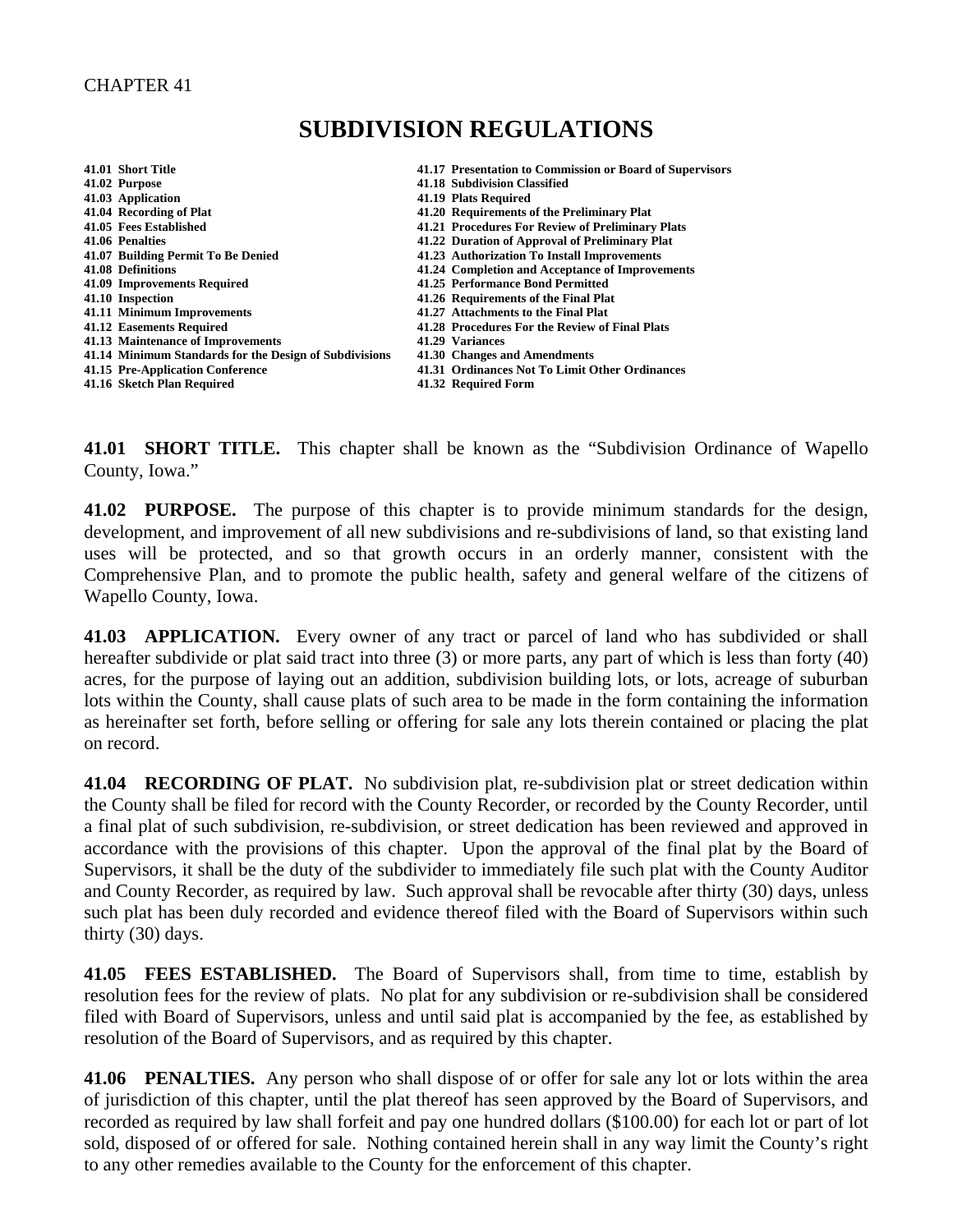**41.07 BUILDING PERMIT TO BE DENIED.** No building permit shall be issued for construction on any lot, parcel, or tract where a subdivision is required by this chapter unless and until a final plat of such subdivision has been approved and recorded in accordance with this chapter, and until the improvements required by this chapter have been installed.

**41.08 DEFINITIONS.** For the purposes of this chapter, the following words are defined and interpreted.

1. "Acquisition plat" means the graphical representation of the division of land or rights in land, created as the result of a conveyance or condemnation for right-of-way purposes by an agency of the government or other persons having the power of eminent domain.

2. "Aliquot part" means a fractional part of section within the United States public land survey system. Only the fractional parts one-half, one-quarter, one-half of one-quarter, or onequarter of one quarter shall be considered an aliquot part of a section.

3. "Alley" means public property dedicated to public use primarily for vehicular access to the back or side of properties otherwise abutting on a street.

4. "Auditor's plat" means a subdivision plat required by either the Auditor or Assessor, prepared by a surveyor under the direction of the Auditor.

5. "Block" means an area of land within a subdivision that is entirely bounded by streets, railroad rights-of-way, rivers, tracts of public land, or the boundary of the subdivision.

6. "County Engineer" means the professional engineer registered in the State of Iowa designated as County Engineer by the Board of Supervisors or other hiring authority.

7. "Conveyance" means an instrument filed with a recorder as evidence of the transfer of title to land, including any form of deed or contract.

8. "Cul-de-sac" means a street having one end connecting to another street, and the other end terminated by a vehicular turn-around.

9. "Division" means dividing a tract or parcel of land into two parcels of land by conveyance or for tax purposes. The conveyance of an easement, other than public highway easement, shall not be considered a division for the purpose of this chapter.

10. "Easement" means an authorization by a property owner for another to use a designated part of his property for a specified purpose.

11. "Flood hazard area" means any area subject to flooding by one percent (1%) probability flood, otherwise referred to as 100-year flood; as designated by the Iowa Natural Resources Council or the Federal Insurance Administration.

12. "Floodway" means the channel of a river or other watercourse and the adjacent lands that must be reserved in order to discharge the waters of 100-year flood without cumulatively raising the waterway surface elevation more than one foot.

13. "Forty-acre aliquot part" means one-quarter of one-quarter of a section.

14. "Government lot" means a tract, within a section, that is normally described by a lot number as represented and identified on the township plat of the United States public land survey system.

15. "Improvements" means changes to land necessary to prepare it for building sites including but not limited to grading, filling, street paving, curb paving, sidewalks, walkways, water mains, sewers, drainage ways, and other public works and appurtenances.

16. "Lot" means a tract of land represented and identified by number or letter designation on an official plat.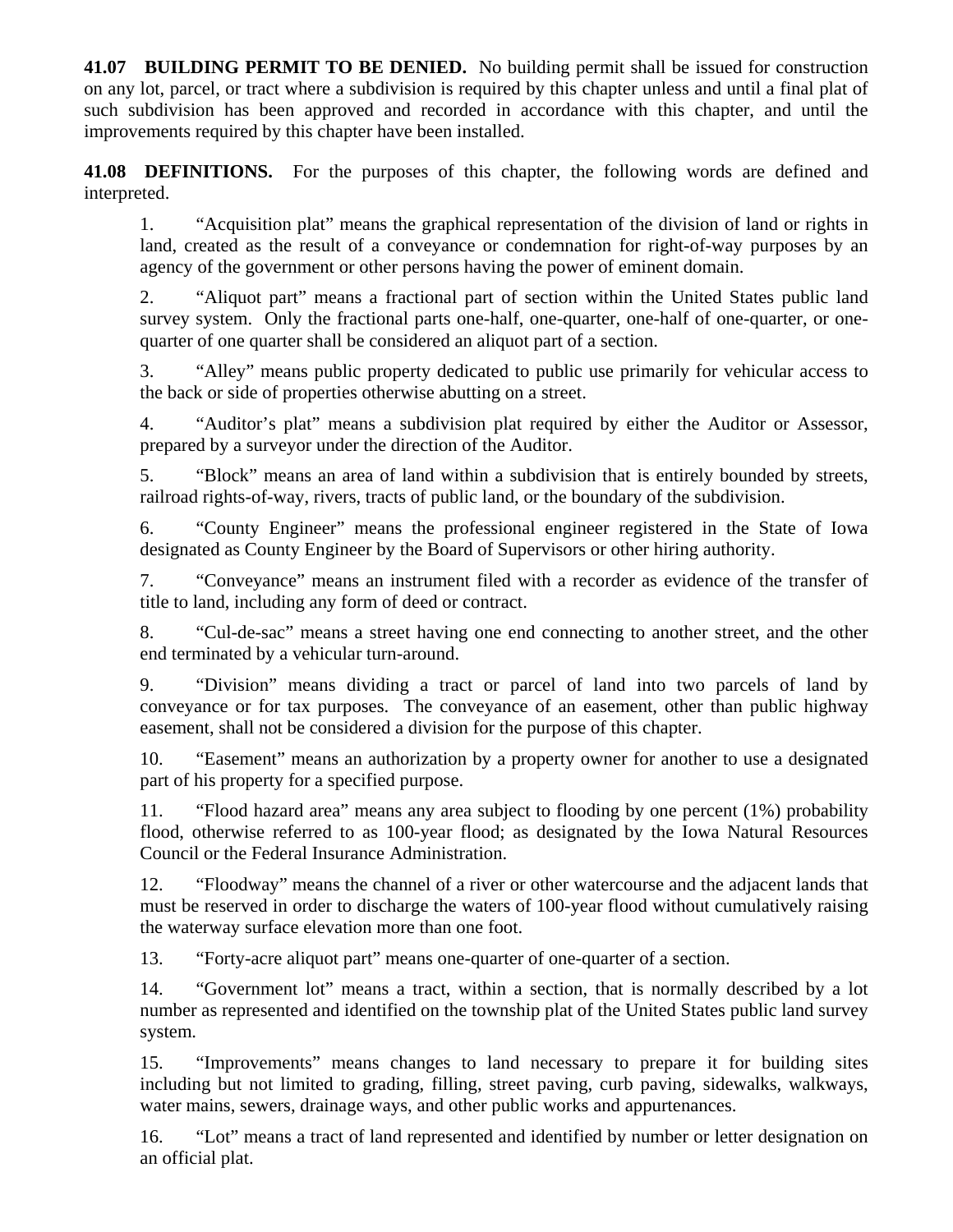17. "Lot, corner" means a lot situated at the intersection of two streets.

18. "Lot, double frontage" means any lot that is not a corner lot that abuts two streets.

19. "Metes and bounds description" means a description of land that uses distances and angles, uses distances and bearings, or describes the boundaries of the parcel by reference to physical features of the land.

20. "Official plat" means either an auditor's plat or a subdivision plat that meets the requirements of this chapter and has been filed for record in the offices of the Recorder, Auditor and Assessor.

21. "Owner" means the legal entity holding title to the property being divided, or such representative or agent as is fully empowered to act on the owner's behalf.

22. "Parcel" means a part of a tract of land.

23. "Permanent real estate index number" means a unique number or combination of numbers assigned to a parcel of land pursuant to Section 441.29 of the Code of Iowa.

24. "Planning and Zoning Commission" or "Commission" means the appointed commission designated by the Wapello County Board of Supervisors for the purpose of this chapter.

25. "Plat" means a map drawing, or chart on which a subdivider's plan for the subdivision of land is presented, that he or she submits for approval and intends, in final form, to record.

26. "Plats Officer" means the individual assigned the duty to administer this chapter by the Board of Supervisors or other appointing authority.

27. "Proprietor" means a person who has a recorded interest in land, including a person selling or buying land pursuant to a contract, but excluding persons holding mortgage, easement, or lien interest.

28. "Re-subdivision" means any subdivision of land that has previously been excluded in a recorded plat. In appropriate context in may be a verb referring to the act of preparing a plat of previously subdivided land.

29. "Street" means public property, not an alley, intended for vehicular circulation. In appropriate context the term "street" may refer to the right-of-way bounded by the property lines of such public property, or may refer to the paving installed within such right-of-way.

30. "Street, arterial" means a street primarily intended to carry traffic from one part of the County to another, and not intended to provide access to abutting property.

31. "Street, collector" means a street primarily designed to connect smaller areas of the community, and to carry traffic from local streets to arterial streets.

32. "Subdivider" means the owner of the property being subdivided, or such other person or entity empowered to act on the owner's behalf.

33. "Subdivision" means a tract of land divided into three or more lots.

34. "Subdivision plat" means the graphical representation of the subdivision of land, prepared by a registered land surveyor, having a number or letter designation for each lot within the plat and a succinct name or title that is unique for the county where the land is located.

35. "Surveyor" means a registered land surveyor who engages in the practice of land surveying pursuant to Chapter 542B of the Code of Iowa.

36. "Tract" means an aliquot part of a section, a lot within an official plat, or a government lot.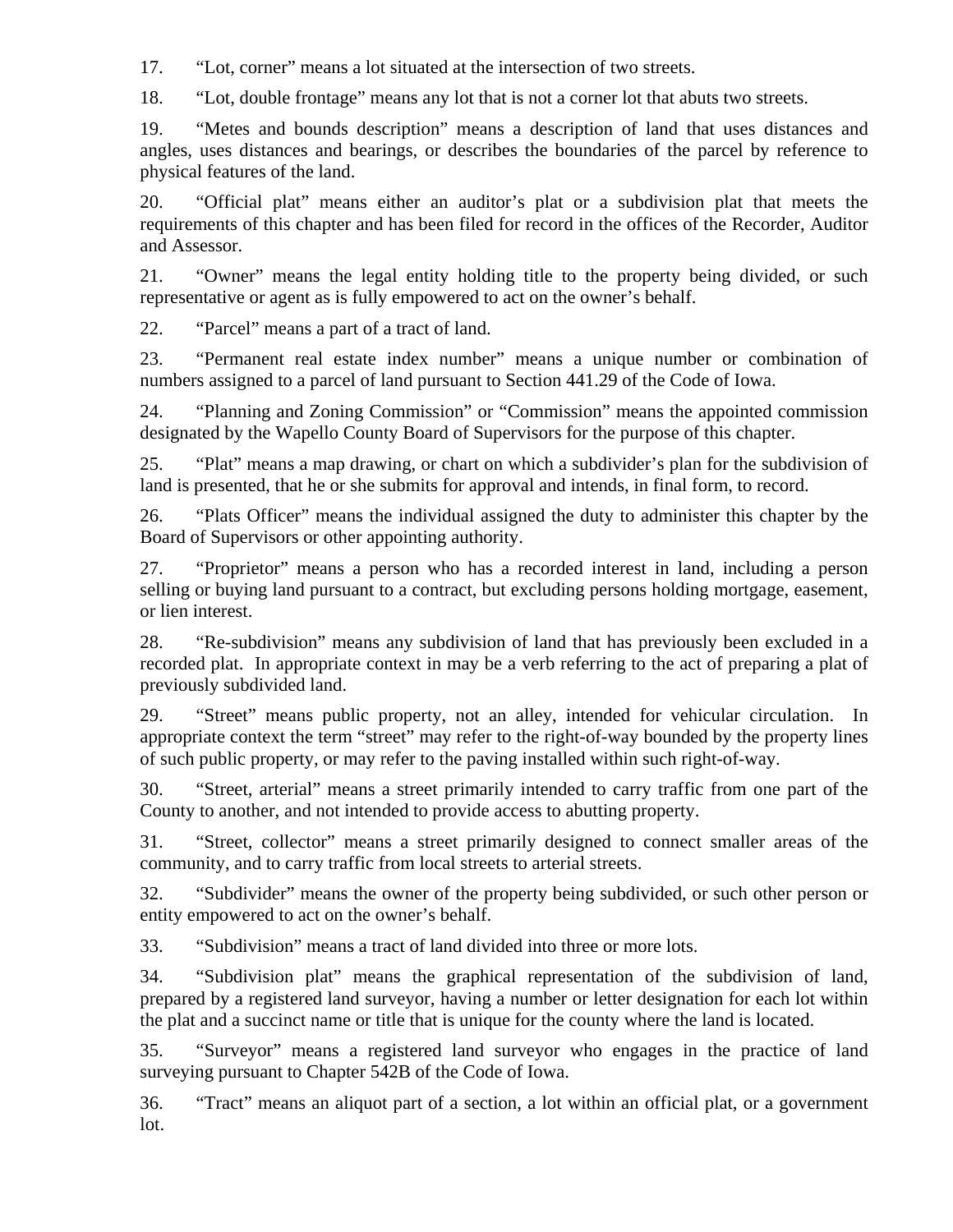37. "Utilities" means systems for the distribution or collection of water, gas, electricity, wastewater, and storm water.

**41.09 IMPROVEMENTS REQUIRED.** The subdivider shall, at his or her expense, install and construct all improvements required in this chapter. All required improvements shall be installed and constructed in accordance with the design standards established for such improvements by the County, and as shown on the approved preliminary plat.

**41.10 INSPECTION.** All improvements shall be inspected to insure compliance with the requirements of this chapter. The cost of such inspection shall be borne by the subdivider, and shall be the actual cost of the inspection to the County.

**41.11 MINIMUM IMPROVEMENTS.** The improvements set forth herein shall be considered the minimum improvements necessary to protect the public health, safety and welfare.

1. Streets. The subdivider of land being subdivided shall provide the grading of the entire street right-of-way, alley or public place and provide appropriate paving on all streets. All streets or alleys shall be of such width and shall be so constructed as to meet the standards of the County.

2. Sanitary Sewer System. The subdivider of the land being platted shall make adequate provision for the disposal of sanitary sewage from the platted area with due regard being given to present or reasonably foreseeable needs. Where connection to a central sewer system, or the construction of a central sewage collection and treatment system cannot reasonably be accomplished, septic systems may be allowed. No subdivision to be served by septic systems shall be approved until and unless percolation test have been performed and the results of such tests have been provided to and reported on by the County Engineer and County Health Officer. Such septic systems, if approved, or by a subsequent owner at the time development takes place.

3. Storm Sewer System. The subdivider of land being platted shall install and construct a storm water drainage and/or storm sewer system adequate to serve the area, including anticipated extension of use to serve additional areas, so as to prevent undue runoff onto adjacent land.

4. Water System. The subdivider of land being platted shall make appropriate provision for a suitable water supply for each platted lot or parcel. Such water supply shall be appropriate for the character of development proposed. No subdivision shall be approved until and unless the proposed system for providing water has been approved by the County Engineer and the County Health Officer. Individual wells, if approved, may be installed by the subdivider, or by a subsequent owner at the time development of a lot takes place.

5. Other Improvements. The subdivider of the land being platted shall be responsible for the installation of sidewalks and walkways necessary to secure pedestrian safety, grading and seeding or sodding of all lots, the planting of any required trees, and the installation of street signs and street lighting as required.

### **41.12 EASEMENTS REQUIRED.**

1. Utility Easements. Where required for the placement of present or future utilities, easements of not less than ten (10) feet in width shall be granted by the owner along rear and where necessary, along side, lot lines for public utility requirements. Except where prohibited by topography, such easements shall be centered on lot lines. Easements of greater width may be required along lot lines, or across lot lines when necessary for the placement and maintenance of utilities. No buildings or structures except as necessary for utilities shall be permitted on such easements.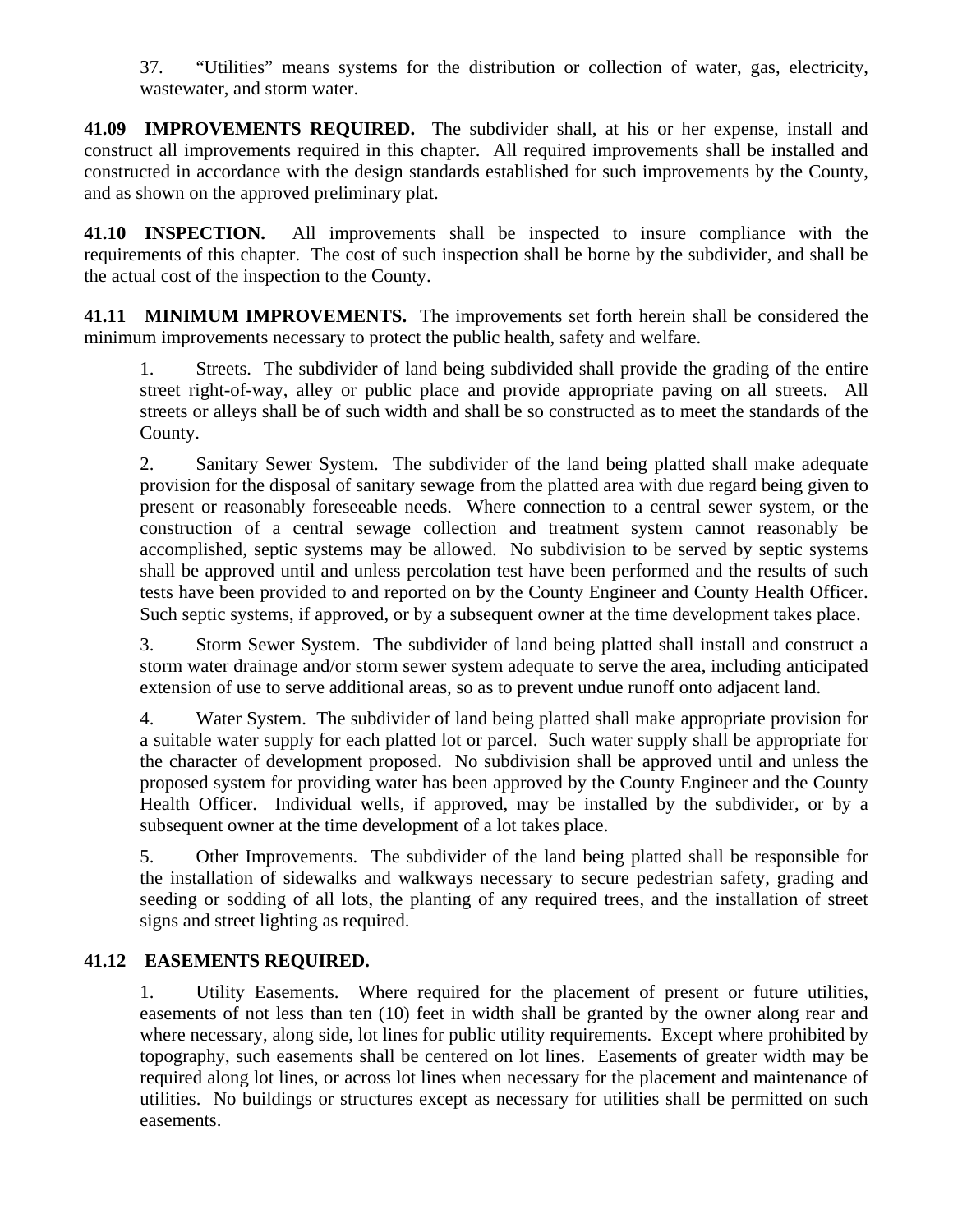2. Easements Along Streams and Watercourses. Wherever any stream of surface watercourse is located in an area that is being subdivided, the subdivider shall, at his or her own expense, make adequate provisions for the proper drainage of surface water and shall provide and dedicate to the County an easement along said streams and watercourses as necessary for the proper maintenance of the watercourse, and as approved by the County.

**41.13 MAINTENANCE OF IMPROVEMENTS.** Unless otherwise approved by the Board of Supervisors, improvements required to be installed shall remain the property and the responsibility of the subdivider, or successors in interest to the lands being subdivided. No subdivision shall be approved until and unless legal covenants, running with the land, sufficient to ensure that the County will not need to assume maintenance responsibility for any such improvement, have been approved by the County Attorney and the Board of Supervisors.

### **41.14 MINIMUM STANDARDS FOR THE DESIGN OF SUBDIVISIONS.**

1. Standards Prescribed. The standards set forth in this chapter shall be considered the minimum standards necessary to protect the public health, safety, and general welfare.

2. Land Suitability. No land shall be divided that is found to be unsuitable for subdividing by reason of flooding, ponding, poor drainage, adverse geological formations, unsatisfactory topography or other conditions likely to be harmful to the public health, safety or general welfare, unless such unsuitable conditions are corrected to the satisfaction of the County. If land is found to be unsuitable for subdivision for any of the reasons cited in this section, the Board of Supervisors shall state its reasons in writing and afford the subdivider an opportunity to present data regarding such unsuitability. Thereafter, the Board of Supervisors may reaffirm, modify, or withdraw its determination regarding such unsuitability.

3. Lands Subject to Flooding: No subdivision containing land located in a floodway or flood hazard area shall be approved by the County without the approval of the Iowa Natural Resources Council. No lot shall be located so as to include land located within a floodway or flood hazard area unless the lot is of such size and shape that it will contain a buildable area not within the floodway or flood area, suitable for development as allowed by the Zoning Ordinance for the zone in which the lot is located. Land located within a flood hazard area or a floodway may be included within a plat as follows, subject to the approval of the County:

A. Included within individual lots in the subdivision subject to the limitations of this section.

B. Reserved as open space for recreation use by all owners of lots in the subdivision, with an appropriate legal instrument, approved by the County, providing for its care and maintenance by such owners.

C. If acceptable to the County, dedicated to the County as public open space for recreation or flood control purposes.

4. Plat to Conform to Comprehensive Plan. The arrangement, character, extent, width, grade and location of all streets, and the general nature and extent of the lots and uses proposed, shall conform to the Comprehensive Plan of the County, provided such plan has been adopted by the County, and shall conform to such other plans, including but not limited to a County Road or Street Plan, a Sanitary Sewer System Plan, a Water System Plan , or a Parks and Open Space Plan, provided such plan has been adopted by the County.

5. Construction Standards for Improvements. In addition to the standards set forth in this chapter, the County Engineer shall from time to time prepare, and the Board of Supervisors shall from time to time adopt by resolution, technical standards for public improvements. Such technical standards for public improvements shall contain the minimum acceptable specifications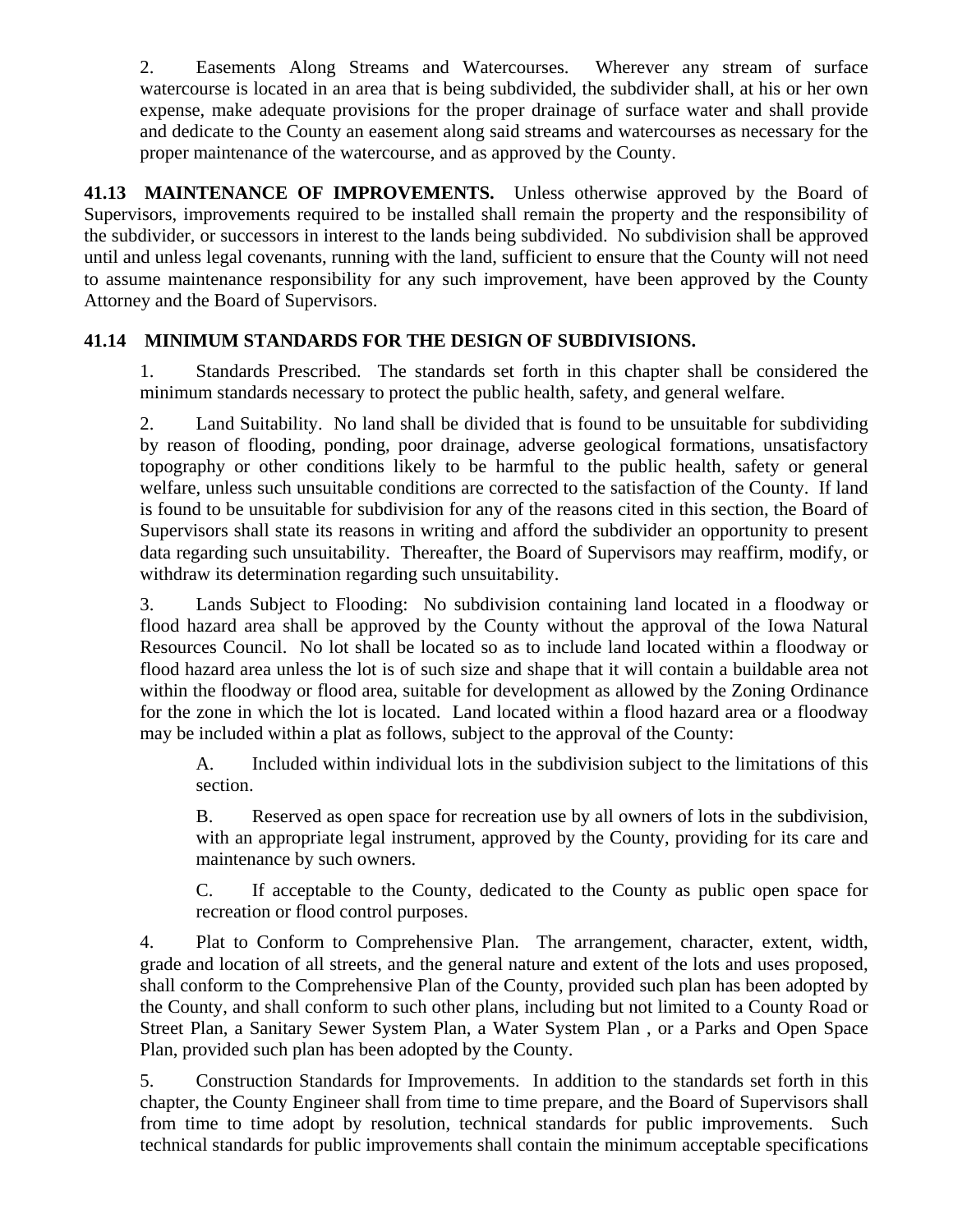for the construction of improvements. Such technical standards may vary for classes of improvements, giving due regard to the classification of streets and roads, or other improvements, and the extent and character of the area served by the improvements. Upon adoption by the Board of Supervisors by resolution, such technical standards for public improvements shall have such force and effect as is they were fully set forth herein.

6. Street Standards. The following standards shall apply to all streets to be located within the subdivision. For streets to become part of the Secondary Road System there must be separate and individual action by the Board of Supervisors. This must be done by resolution after approval and acceptance by the County Engineer upon complete construction of roads or streets. No road or street will be accepted into the Secondary Road system unless it is a through road or street. Loop streets are considered through streets.

A. Streets shall provide for the continuation of streets from adjoining platted areas, and the extension of such streets into adjoining unplatted areas. Where a plat encompasses the location for a street proposed in the Comprehensive Plan or County Road or Street Plan, the plat shall provide for such street.

B. Street grades shall align to existing streets, and all grades for streets shall be as approved by the County using current Iowa Department of Transportation (IDOT) design standards for rural and urban streets and highways.

C. New streets shall be designed so that all created lots will have direct access.

D. Street right-of-way and pavement widths shall be as specified in the Comprehensive Plan, County Road or Street Plan, or current IDOT design standards for rural and urban streets and highways.

E. Half-streets are prohibited, except where an existing platted half-street abuts the subdivision, a platted half-street to complete the street shall be required.

F. Minor streets should be designed to discourage through traffic while safely connecting to major streets or roads.

G. Street jogs with centerline offsets of less than 125 feet shall be prohibited, except where topography, or other physical conditions make such jogs unavoidable.

H. Streets shall intersect at right angles.

I. Dead-end streets are prohibited, except where a street is planned to continue past the subdividers property, a temporary dead end may be allowed.

J. Streets that connect with other streets, or loop streets, are preferable, but cul-desacs may be permitted. Cul-de-sacs should not exceed 600 feet in length unless a greater length is unavoidable.

K. In general, alleys shall be in residential areas and required in commercial areas with normal street frontage. Dead-end alleys are prohibited.

L. When a tract is subdivided into larger than normal lots or parcels, such lots or parcels shall be arranged as to permit the logical location and opening of future streets and appropriate re-subdivision with provision for adequate utility connections for such re-subdivision. Easements for the future openings and extensions for such streets or utilities may, at the discretion of the Board of Supervisors, be made a requirement of the plat.

M. Streets that are or will become extensions of existing streets shall be given the same name as the existing streets. New street names shall not be the same or sound similar to existing street names. All street names shall be at the approval of the Board of Supervisors and shall be consistent with the County's E911 Address system.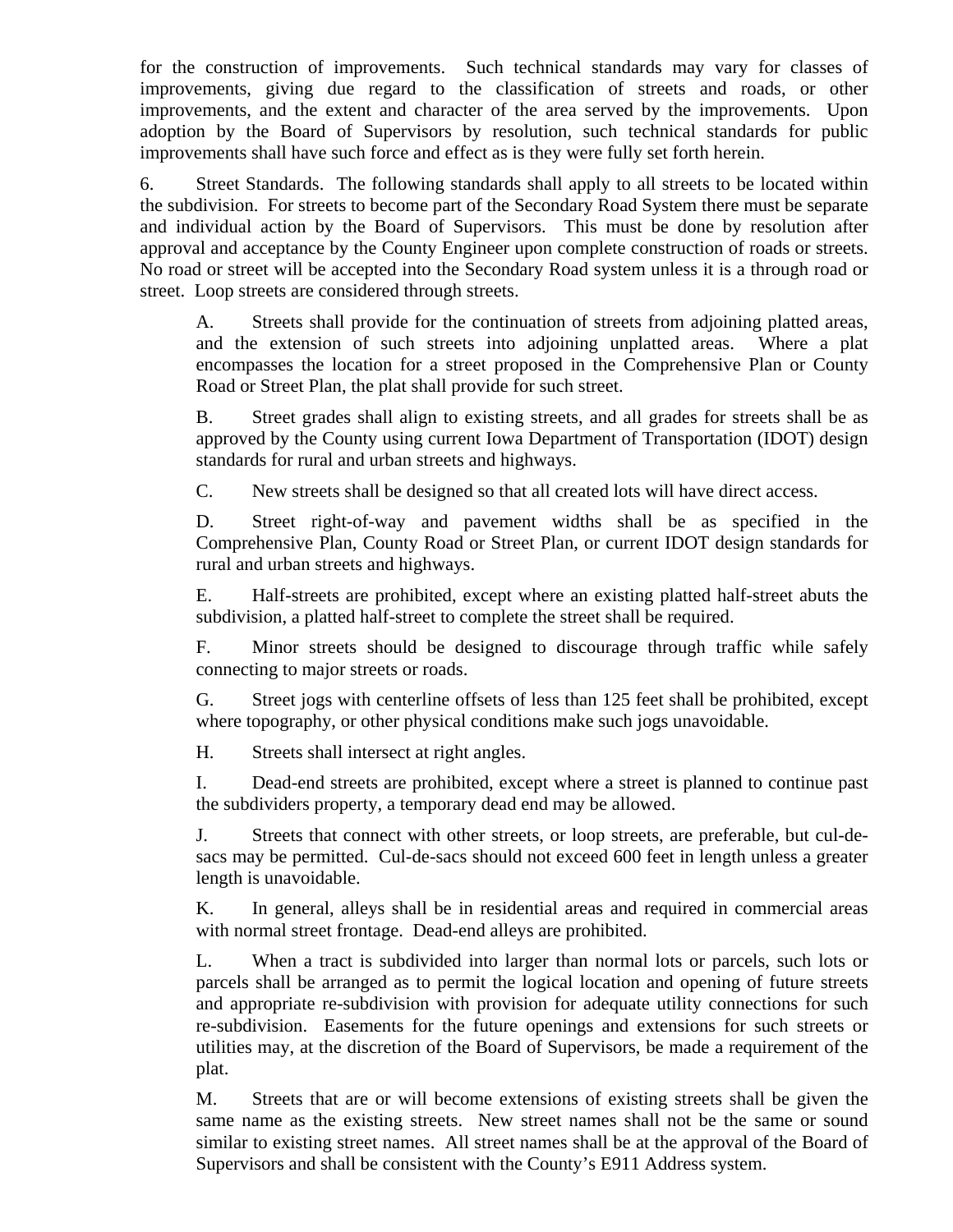7. Block and Lot Standards. The following standards shall apply to the layout of blocks and lots in all subdivisions and, to the extent possible, in all re-subdivisions.

A. The size and shape of blocks or lots intended for commercial or industrial use shall be adequate to provide for the use intended, and to meet the parking, loading, and other requirements for such uses contained in the Zoning Ordinance.

B. Block and lot arrangements and design shall be such that all lots will provide satisfactory building sites, properly related to topography and surrounding and uses.

C. The size and shape abut a public street, upon an approved private street, with a minimum frontage of at least forty (40) feet measured as a straight line between the two front lot corners.

D. Unless unavoidable, lots shall not front or have direct access to streets or County roads. Where unavoidable, lots shall be so arranged as to minimize the number of access points.

E. All lot lines shall be at right angles to straight lines or radial to curved street lines, except where, in the judgment of the Board of Supervisors, a variation to this provision will provide a better street and lot layout.

F. Corner lots shall have sufficient extra width to permit the required front yard setback as specified in the Zoning Ordinance, oriented to either street.

G. Reversed Frontage Lots Prohibited. Double frontage lots shall only be permitted where abutting a major street and a minor street, and such lots shall front only on the minor street.

8. Parks and Open Space. All residential subdivisions should be so designated as to meet the neighborhood park and open space needs of their residents. Such needs may be met by dedication and acceptance or public park land, and/or be reservation by covenant of private space, provided, there shall exist sufficient covenants, running with the land, to insure adequate maintenance by the property owners benefiting from such open space.

9. Parks and School Sites Reserved. When a tract being subdivided includes lands proposed to be parks or school sites in the Comprehensive Plan or other official plan of the County, the subdivider shall indicate such areas on the plat.

A. Proposed park sites shall be reserved for three (3) years, giving the County or other authorized pubic agency the option to purchase the land at the appraised raw land value prior to the subdivision as established by a certified land appraiser. The purchase price shall also include on-half (1/2) of the cost for grading and paving, including curbs, of the portion of any streets that are contiguous to the site and any taxes and interest incurred by the subdivider between the date of reservation and date of purchase by the public agency. Should the park sites not be purchased within three years, the subdivider may then revise the final plat.

B. Proposed school sites shall be reserved for three years, giving the appropriate school district the option to purchase the land at the appraised raw land value prior to the subdivision as established by a certified land appraiser. The purchase price shall also include one-half of the cost for grading and paving, including curbs, of the portion of any streets that are continuous to the site and any taxes and interest incurred by the subdivider between date of reservation and date of purchase by the school district. Should the school sites not be purchased within three years, the subdivider may then revise the final plat.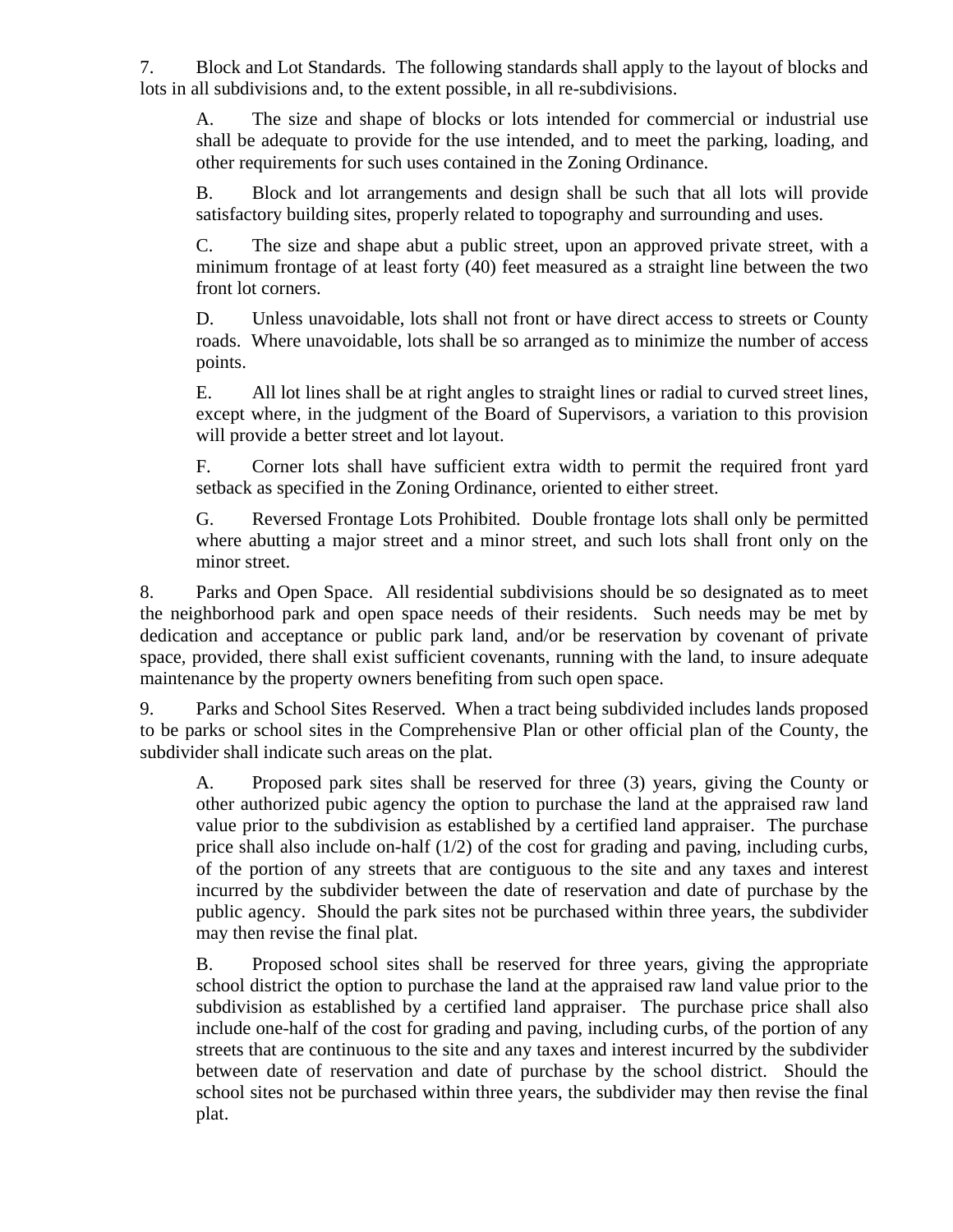**41.15 PRE-APPLICATION CONFERENCE.** Whenever a subdivision located in the County is proposed, the owner and subdivider shall schedule a pre-application conference with the Plats Officer. The conference should be attended by the Plats Officer and such other County or Utility representatives as is deemed desirable; and by the owner and his or her engineer, and or planner, as deemed desirable. If any portion of the land to be subdivided lies within two (2) miles of any Municipality within the County that has adopted subdivision regulations in accordance with the provisions of Chapter 354, Code of Iowa (as amended), the Plats Officer shall notify the City in writing, and shall invite the appropriate City representatives to attend the Pre-Application Conference. The purpose of such conference shall be to acquaint the County with the proposed subdivision, and to acquaint the subdivider with the requirements, procedures, and special problems relating to the proposed subdivision.

**41.16 SKETCH PLAN REQUIRED.** For the pre-application conference, the subdivider shall provide a map or sketch showing the location of the subdivision, the general location of any proposed streets and other improvements, and the general layout and arrangement of intended land uses, in relation to the surrounding area.

**41.17 PRESENTATION TO COMMISSION OR BOARD OF SUPERVISORS.** The subdivider may present the sketch plan to the Planning and Zoning Commission and Board of Supervisors for review, prior to incurring significant costs preparing the preliminary or final plat.

**41.18 SUBDIVISION CLASSIFIED.** Any proposed subdivision or re-subdivision shall be classified as a minor subdivision or major subdivision.

1. Minor Subdivision: Any subdivision that contains not more than four (4) lots fronting on an existing street and that does not require the construction of any public improvements, and that does not adversely affect the remainder of the parcel, shall be classified as a minor plat.

2. Major Subdivision: Any subdivision that, in the opinion of the Board of Supervisors, does not for any reason meet the definition of a minor subdivision, shall be classified as a major subdivision.

**41.19 PLATS REQUIRED.** In order to secure approval of any proposed subdivision, the owner and subdivider shall submit to the County plats and other information as required by this chapter. The owner and subdivider of any major subdivision shall comply with the requirements for a preliminary plat and the requirements for requirements for a final plat. The owner and subdivider of a minor subdivision may elect to omit the submission of a preliminary plat.

**41.20 REQUIREMENTS OF THE PRELIMINARY PLAT.** The subdivider shall prepare and file with the Plats Officer ten (10) copies of the preliminary plat, drawn at a scale. Sheet size shall not exceed twenty-four inches by thirty-six inches (24" x 36"). Where more than one sheet is required, the sheets shall show the number of the sheet and the total number of sheets in the plat, and match lines indicating where other sheets adjoin. The preliminary plat shall be clearly marked "Preliminary Plat" and shall show, or have attached thereto, the following:

1. Title, scale, north point and date on each sheet.

2. Proposed name of the subdivision that shall not duplicate or resemble existing subdivision names in the County.

3. The name and address of the owner and the name, address and profession of the person preparing the plat.

4. A key map showing the general location of the proposed subdivision in relation to surrounding lands.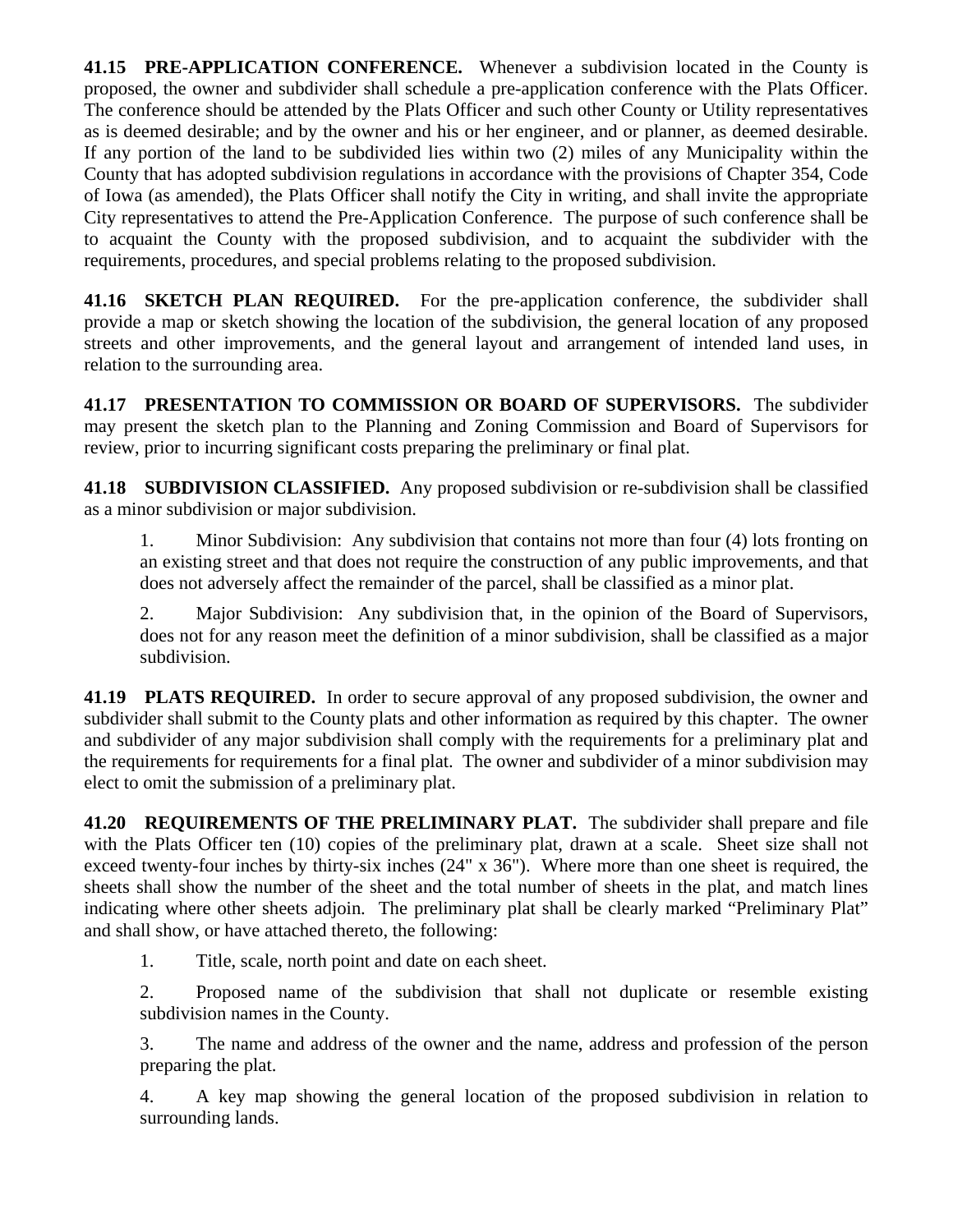5. The names and locations of adjacent subdivisions and the names of record owners and location adjoining parcels of unplatted land. A list of all owners of record of property located within 200 feet of the subdivision boundary shall be attached.

6. The location of property lines, streets and alleys, easements, buildings, utilities, watercourses, tree masses, and other existing features affecting the plan.

7. Existing and proposed zoning of the proposed subdivision and adjoining property.

8. Contours at vertical intervals of not more than two (2) feet if the general slope of the site is less than ten percent (10%) and at vertical intervals of not more than five (5) feet if the general slope is 10% or greater.

9. The legal description of the area being platted.

10. The boundary of the area being platted, shown as a dark line, with the approximate length of boundary lines and the approximate location of the property in reference to known section lines.

11. The layout, number and approximate dimensions of proposed lots.

12. The location, width and dimensions of all streets.

13. The proposed names for all streets in the area being platted.

14. Present and proposed utility systems, including sanitary sewer and storm sewers, other drainage facilities, water lines, gas mains, electric utilities, and other facilities.

15. Proposed easements showing locations, widths, purposes and limitations.

16. Parcels of land proposed to be dedicated or reserved for schools, parks, playgrounds, or public, semi-public or community purposes, or shown for such purpose in the Comprehensive Plan or other adopted plans.

17. A general summary description of any protective covenants or private restrictions to be incorporated in the final plat shall be attached.

18. Any other pertinent information, as necessary.

19. The fee, as required by this chapter.

## **41.21 PROCEDURES FOR REVIEW OF PRELIMINARY PLATS.**

1. The Plats Officer shall provide copies of the plat to the County Engineer, and such other persons as necessary to review the plat: and shall schedule the plat for consideration by the Planning and Zoning Commission. The Plats Officer shall maintain a copy of the plat for public inspection.

2. The County Engineer shall examine the plat as to its compliance with the requirements of the ordinances and standards of the County and good engineering practice and shall report his or her findings regarding the plat to the Planning and Zoning Commission.

3. The Planning and Zoning Commission shall examine the plat and the report of the County Engineer, and such other information as it deems necessary or desirable, to ascertain whether the plat conforms to the ordinances of the County and conforms to the Comprehensive Plan and other duly adopted plans of the County. The Planning and Zoning Commission shall, within forty-five (45) days of the filing of the plat with the Plats Officer, forward a report and recommendation regarding the plat to the Board of Supervisors. If such recommendation is to disapprove or modify the plat, the reasons therefor shall be set forth in writing in the report and a copy of the report and recommendation shall be provided to the applicant.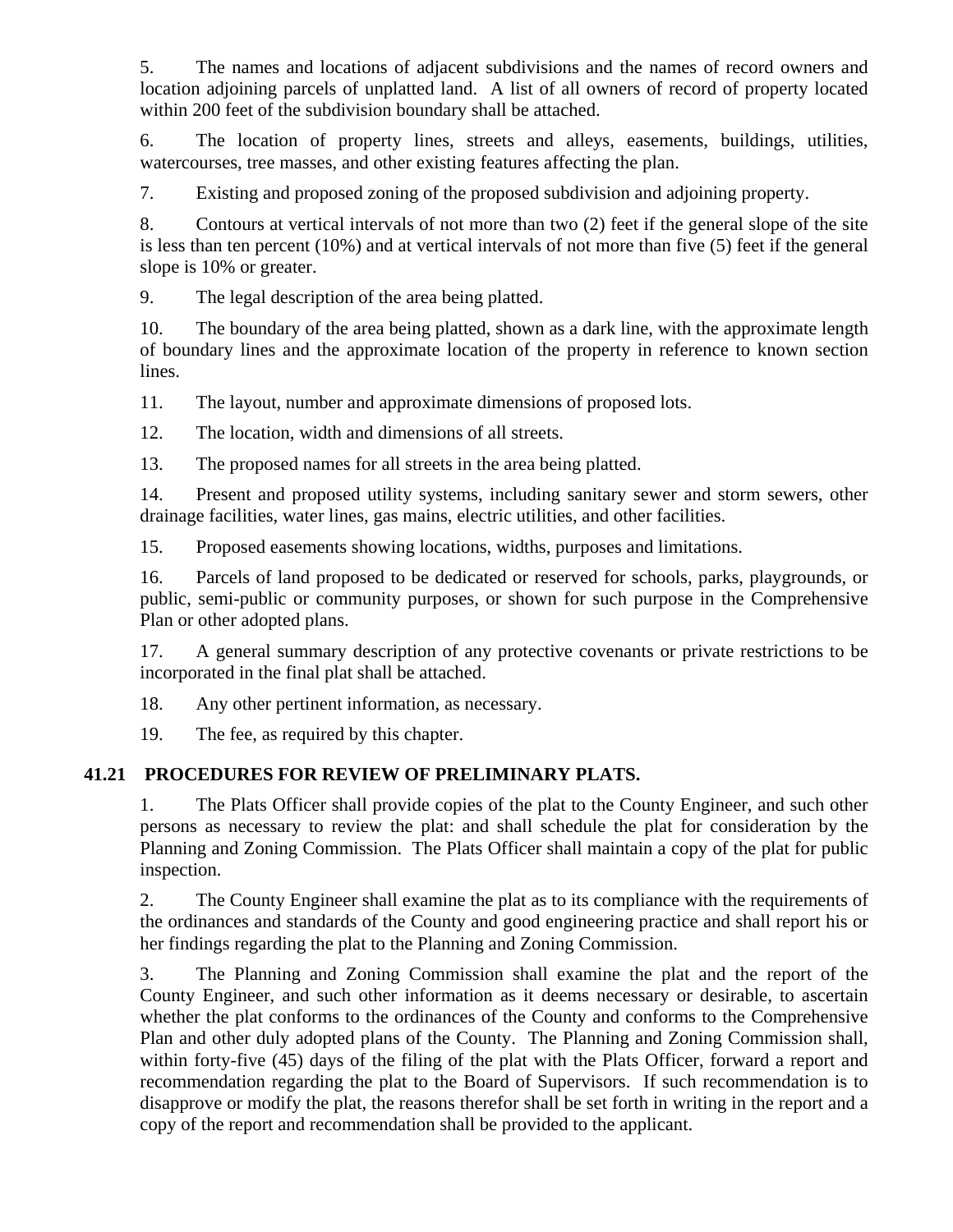**41.22 DURATION OF APPROVAL OF PRELIMINARY PLAT.** The approval of a preliminary plat by the Board of Supervisors shall be valid for a period of one year from the date of such approval; after which such approval shall be void, and the subdivider shall take no action requiring the precedent approval of a preliminary plat except upon application for and approval of an extension of such period of validity, by the Board of Supervisors.

**41.23 AUTHORIZATION TO INSTALL IMPROVEMENTS.** The approval of a preliminary plat shall constitute authorization by the Board of Supervisors for the installation of improvements as required by this chapter, and as shown on the preliminary plat; provided no such improvement shall be constructed or installed until and unless the plan, profiles, cross sections, and specifications for the construction of such improvements have been submitted to, and approved in writing by, the County Engineer.

**41.24 COMPLETION AND ACCEPTANCE OF IMPROVEMENTS.** Before the Board of Supervisors will approve the final plat, any improvements to become the property of the County shall be constructed and accepted by formal resolution of the Board of Supervisors. Before passage of said resolution of acceptance, the County Engineer shall report that said improvements meet all County requirements, and the agreements between the subdivider and the County.

**41.25 PERFORMANCE BOND PERMITTED.** In lieu of the requirement that improvements be completed prior to the approval of a final plat, the subdivider may post a performance bond with the County, guaranteeing that improvements not completed shall be completed within a period of one year from the date of approval of such final plat.

**41.26 REQUIREMENTS OF THE FINAL PLAT.** The subdivider shall, within one year from the date of approval of the preliminary plat, unless such time period has been extended, prepare and file with the Plats Officer ten (10) copies of the final plat and required attachments, as set forth in this chapter. Except for a final plat for a minor subdivision as set forth herein, no final plat shall be considered by the Board of Supervisors until and unless a preliminary plat for the area included in the proposed final plat has been approved and has not expired and become void as set forth above. The final plat shall meet all requirements as set forth by Chapters 354 & 355 of the Code of Iowa. The final plat shall be clearly marked "Final Plat" and shall show the following:

1. Name and address of the owner and subdivider.

2. All distance, curve data to include Point of Intersection (PI), Point of Curve (PC), Point of Tangency (PT), Degree of Curve (D), Tangent Length (Tan), Length of Curve (LC), External (Ext), and Radius (R) and other survey data as set forth in Chapters 354 and 355, Code of Iowa.

3. Street names and clear designation of public alleys.

4. Block and lot numbers.

5. Accurate dimensions for any property to be dedicated or reserved for public use, and the purpose for which such property is dedicated or reserved for public use.

6. The purpose of any easement shown on the plat shall be clearly stated and shall be confined to only those easements pertaining to public utilities including gas, power, telephone, cable television, water, sewer. Easements for trails, bikeways, ingress and egress; and such drainage easements as are deemed necessary for the orderly development of the land encompassed within the plat.

7. All interior excepted parcels, clearly indicated and labeled, "not a part of this plat."

8. A strip of land shall not be reserved by the subdivider, unless the land is of sufficient size and shape to be of some practical use as determined by the Board of Supervisors.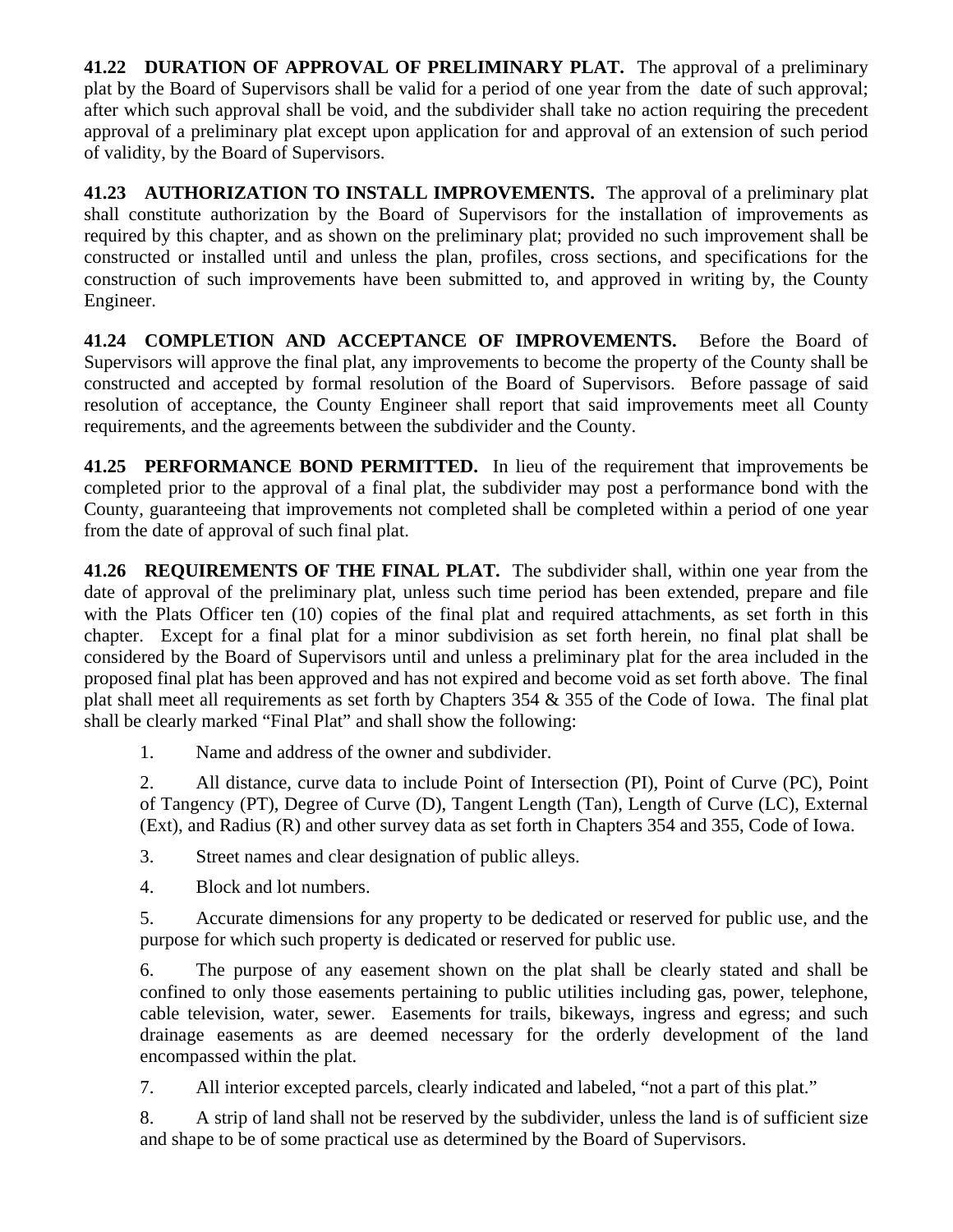9. All subdivisions shall be tied to the Global Positioning Survey points as established by the County.

**41.27 ATTACHMENTS TO THE FINAL PLAT.** The following shall be attached to and accompany any final plat:

1. A statement by the proprietors and their spouses, if any, that the plat is prepared with their desire, signed and acknowledged before an officer authorized to take the acknowledgment of deeds. The statement by the proprietors may also include a dedication to the public of all lands within the plat that are designated for streets, alleys, parks, open areas, school property, or other public use, if the dedication is approved by the Board of Supervisors.

2. A statement from the mortgage holders or lienholders, if any, that the plat is prepared with their free consent and in accordance with their desire, signed and acknowledged before an officer authorized to take the acknowledgment of deeds. An affidavit and bond as provided for in Section 354.12 may be recorded in lieu of the consent of the mortgage or lienholder. When a mortgage or lienholder consents to the subdivision, a release of mortgage or lien shall be recorded for any areas conveyed to the governing body or dedicated to the public.

3. An opinion by an attorney-at-law who has examined the abstract of title for the land being platted. The opinion shall state the names of the proprietors and holders of mortgages, liens, or other encumbrances on the land being platted and shall note the encumbrances, along with any bonds securing the encumbrances. Utility easements shall be construed to be encumbrances for the purpose of this section.

4. A certified resolution by each governing body as required by Section 354.8 either approving the subdivision or waiving the right to review.

5. A certificate of the Treasurer that the land is free from certified taxes and certified special assessments or that the land is free from certified taxes and that the certified special assessments are secured by bond in compliance with Section 354. 12.

6. The encumbrance bond, if any.

7. A statement of restrictions of all types that run with the land and become covenants in the deeds of lots.

8. A certificate by the County Engineer that all required improvements have been satisfactorily completed in accordance with construction plans as approved and in substantial compliance with the approved preliminary plat. Prior to such certification, "as built" plans for all improvements to become property of the County, shall have been provided to the County Engineer. In lieu thereof, the County Auditor may certify that a bond guaranteeing completion has been approved by the County Attorney and filed with the Auditor.

9. Where any improvements are to become the property of the County, a resolution accepting and approving such improvements.

10. A resolution and certificate for approval by the County Board of Supervisors, and the signature of the Chairperson.

11. The applicable fee.

### **41.28 PROCEDURES FOR THE REVIEW OF FINAL PLATS.**

1. The Plats Officer shall provide copies of the plat to the County Engineer, and such other persons as are necessary to review the plat; and shall schedule the plat for review by the Board of Supervisors. The plats officer shall maintain one copy for public inspection.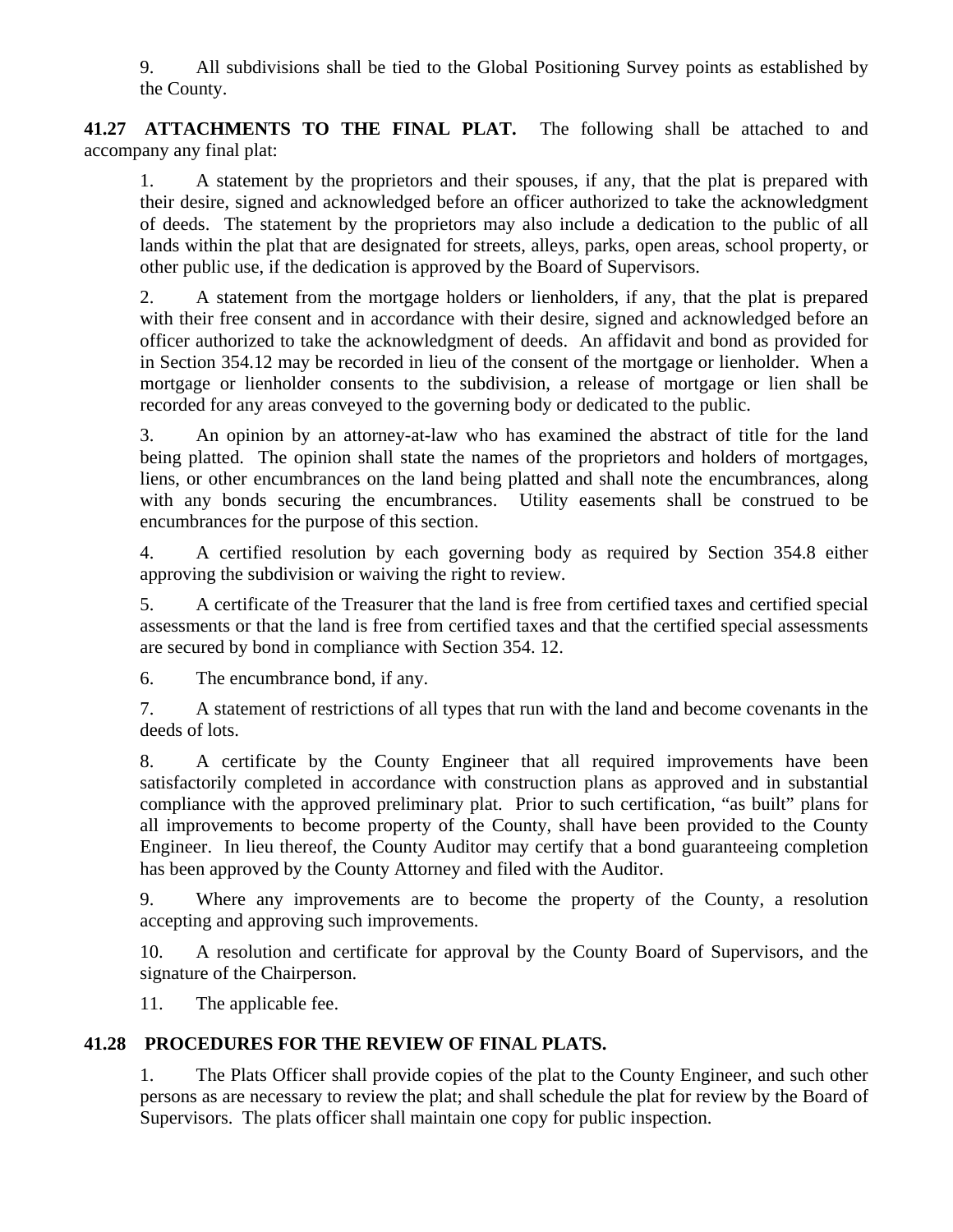2. The Plats Officer and the County Engineer shall examine the plat as to its compliance with the ordinances and standards of the County, and its conformance with the preliminary plat, and shall set forth their findings in writing. A copy of the findings shall be provided to the subdivider.

3. If the plat is found to substantially conform to the preliminary plat as approved, the final plat shall be forwarded to the Board of Supervisors for review. If the plat is found not to conform to the preliminary plat, it shall be referred to the Planning and Zoning Commission for review prior to review by the Board of Supervisors. The Planning and Zoning Commission shall then review the plat and shall forward a written recommendation thereon to the Board of Supervisors within forty-five (45) days of the filing of the plat with the Plats Officer. If the recommendation is to disapprove the plat, or to require modification of the plat, the reasons, therefor shall be set forth in writing, and a copy of the recommendation shall be provided to the subdivider.

4. Upon receipt of the plat and written reports thereon, the Board of Supervisors shall review the plat and attachments thereto. If the plat is found to conform to the ordinances and standards of the County and the Comprehensive Plan and other duly adopted plans, all as of the date of approval of the preliminary plat, and is found to substantially conform to the preliminary plat, the Board of Supervisors shall approve the plat, and shall cause its approval to be entered on the plat.

5. The County Board of Supervisors shall examine the plat, the report of the County Engineer, the report of the Planning and Zoning Commission, and such other information as it deems necessary or desirable. Upon such examination, the Board of Supervisors shall ascertain whether the plat conforms to the ordinances and standards of the County, conforms to the Comprehensive Plan and other duly adopted plans of the County, in order to protect the public health and welfare. Following such examination, the Board of Supervisors may approve, approve subject to conditions, or disapprove the plat. If the decision of the Board of Supervisors is to disapprove the plat, or to approve the plat subject to conditions, the reasons therefore shall be set forth in writing in the official records of the Board of Supervisors, and such decisions shall be provided to the applicant. Action on final plat by the Board of Supervisors shall be taken within sixty (60) days of the filing of the plat with the Plats Officer. However, if any portion of the land to be subdivided lies within an area designated by a municipality within the County that has adopted subdivision regulations in accordance with the provisions of Chapter 354, Code of Iowa, the Board of Supervisors shall defer final action on the subdivision until action has been taken by the municipality.

**41.29 VARIANCES.** Where in the case of a particular proposed subdivision, it can be shown that strict compliance with the requirements of this chapter would result in extraordinary hardship to the subdivider, because of unusual topography or other conditions, the County may vary, modify or waive the requirements so that substantial justice may be done and the public interest secured; provided, however, such variance, modification or waiver will not have the effect of nullifying the intent and purpose of this chapter. In no case shall variance, modification be more than minimal easing of the requirements as necessary to eliminate the hardship. In so granting a variance, the County may impose such additional conditions as are necessary to secure substantially the objectives of the requirements so varied, modified, or waived.

**41.30 CHANGES AND AMENDMENTS.** This chapter or any provision of this chapter may be changed or amended from time to time by the Board of Supervisors, provided however, that such changes or amendments shall not become effective until after a public hearing has been held following due public notice.